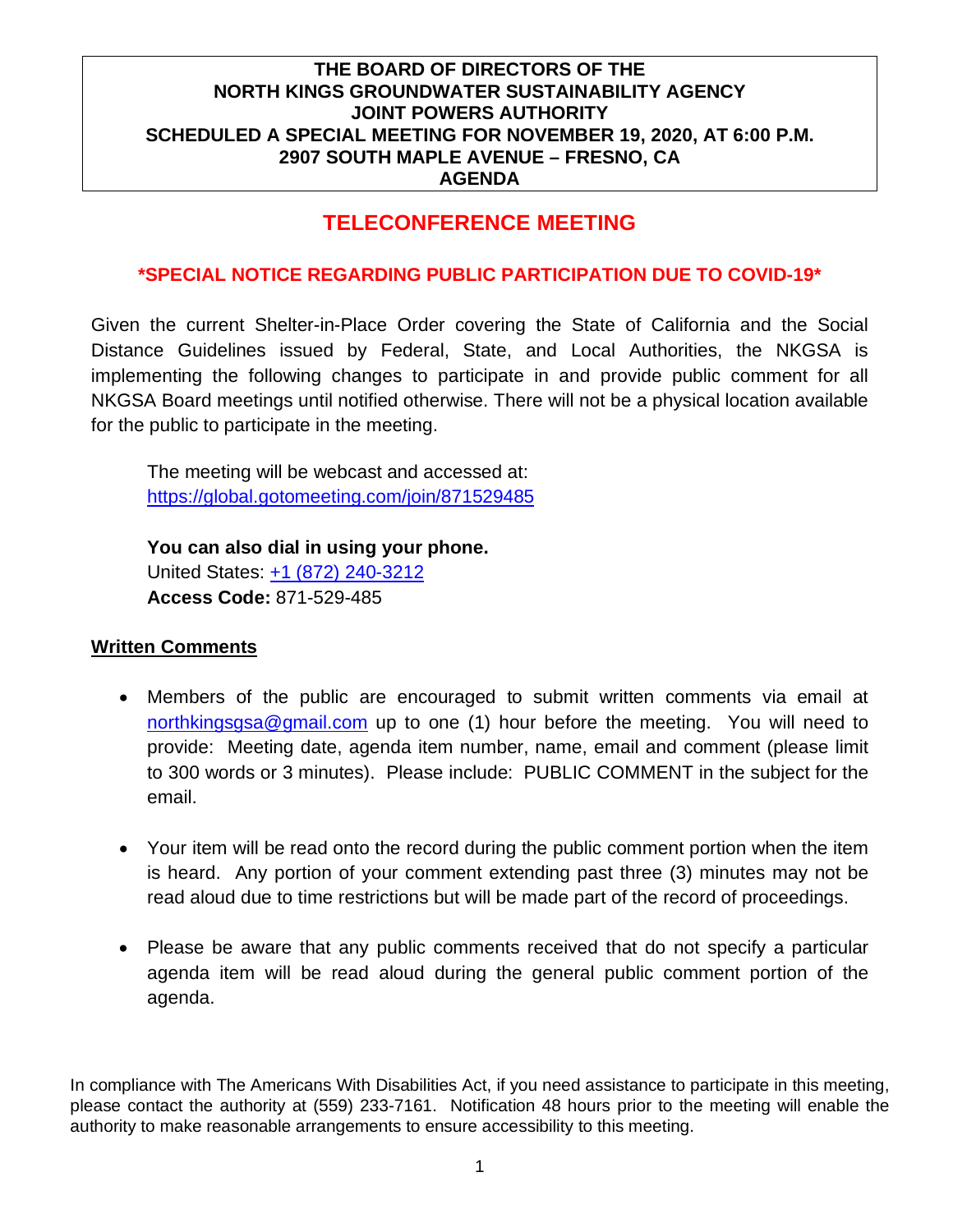# **TELECONFERENCE MEETING**

• If a written comment is received after 5:00 p.m. on the day of the meeting, efforts will be made to read the comment into the record. However, staff cannot guarantee that written comments received after 5:00 p.m. will be read. All written comments that are not read into the record will be made part of the record of proceedings, provided that such comments are received prior to the end of the NKGSA Board Committee meeting.

#### **Verbal Comments**

- If you wish to speak to the NKGSA Board on the item by telephone, you must contact the NKGSA Executive Officer at (559) 233-7161 x. 7109 no later than 5:00 p.m. on the day of the meeting.
	- o You will be asked to provide a phone number to call you during the meeting. You will also be asked for your name so that you can be called when it is your turn to speak.
	- $\circ$  You will be called during the comment section for the agenda item on which you will speak.
	- o You may be put on hold until your name is called by the Executive Officer.
	- o Your comment period will be limited to three (3) minutes.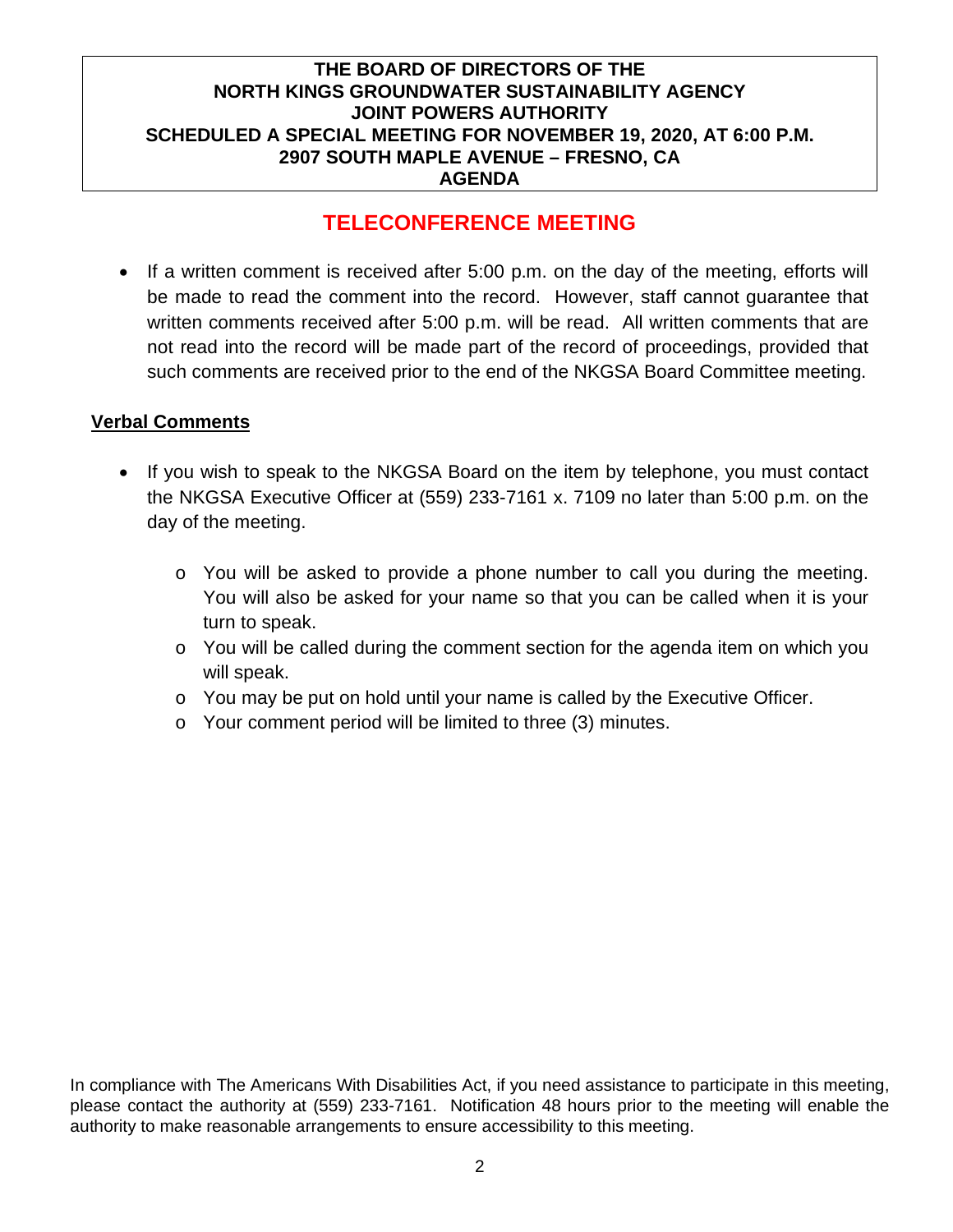# **TELECONFERENCE MEETING**

## **1. PLEDGE OF ALLEGIANCE**

### **2. REVIEW AGENDA**

Additional Agenda Items – Requires Majority Approval of Board - §54954.2(b)

#### **3. REVIEW OF FUTURE MEETINGS**

#### **4. PUBLIC PRESENTATIONS (for items not on agenda) – 3 Minutes Maximum Per Person, 10 Minutes Maximum Per Subject**

#### **5. POTENTIAL CONFLICTS OF INTEREST**

Any Board Member who has a potential conflict of interest may now identify the item and recuse themselves from discussing and voting on the matter. [FPPC §18705]

#### **6. ADMINISTRATIVE MATTERS**

- a. Discussion/Possible Action on Board Meeting Minutes October 22, 2020
- b. Board of Directors Roster Update Shared Seat No. 3 (Chauhan)
- c. Discussion/Possible Action on Seating of Board Seat No. 7 At Large (Chauhan)
- d. Kings Subbasin Coordination Update (Samuelian)
- e. Water Conditions Update (Claes)
- f. Advisory Committee Update (Redelfs)
- g. Discussion/Possible Action on Approval of 2021 Meeting Dates of the NKGSA Board of Directors (Redelfs/Chauhan)
- h. Discussion/Possible Action on Adoption of New Well Review Policy (NKGSA 2020-003) (Chauhan)
- i. Workgroup Updates (Chauhan/Koehn)
	- i. Policy Workgroup (Chauhan)
	- ii. Cost Share Workgroup (Koehn)

### **7. FINANCIAL MATTERS**

a. Fiscal Agent Report (Hailey)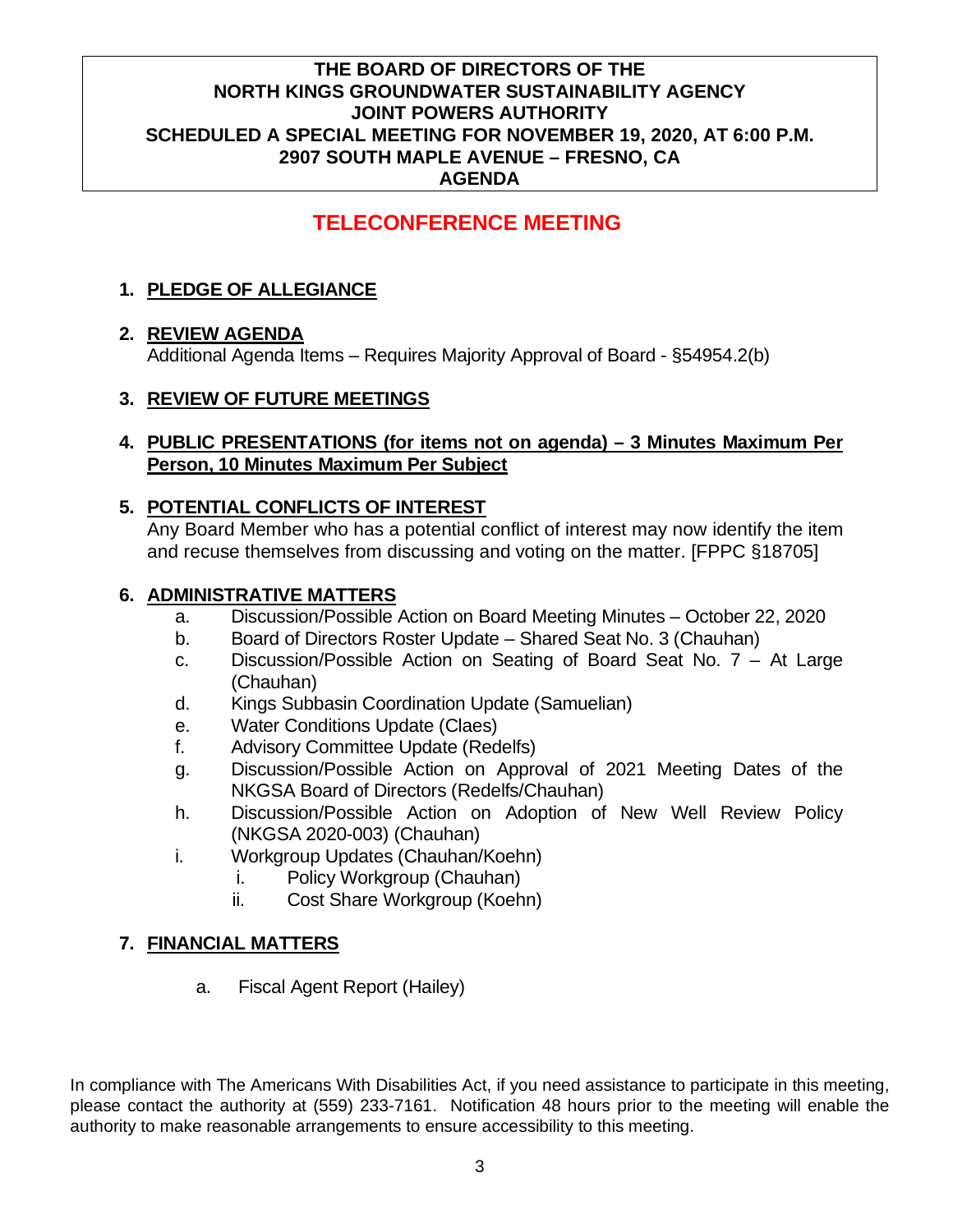# **TELECONFERENCE MEETING**

#### **8. EXECUTIVE OFFICER REPORT (Chauhan)**

- a. Funding Opportunities Update
- b. Member Agency Overdraft Responsibility Update
- c. External Affairs Update
- d. Representative Monitoring Network Update
- e. Miscellaneous

### **9. DIRECTORS REPORT**

#### **10.ADJOURNMENT**

Note: This agenda is posted pursuant to the provisions of the Government Code commencing at Section 54950. The date of this posting is November 16, 2020. Posting locations are: 1) Fresno Irrigation District Office; 2) NKGSA Website; and 3) Notice Box located in front of 2907 S Maple Avenue – Fresno, CA (24 hour access available on District website and in the mailbox in front of building).

"In accordance with California Government Code Section 54957.5, any writing or document that is a public record, relates to an open session agenda item and is distributed less than 72 hours prior to a regular meeting, will be made available for public inspection in the District offices during normal business hours. If, however, the document is not distributed until the regular meeting to which it relates, then the document or writing will be made available to the public at the location of the meeting."